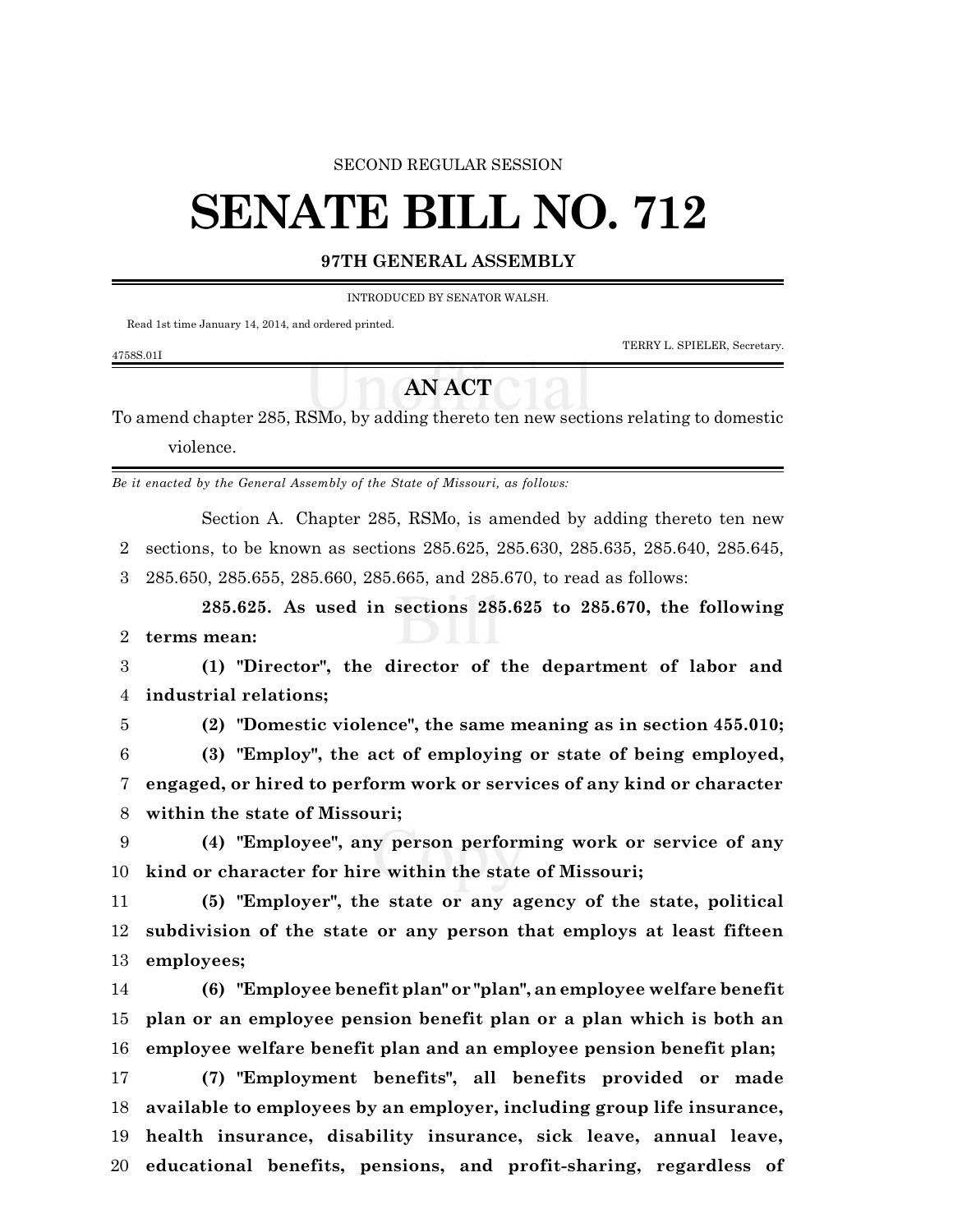**whether such benefits are provided by a practice or written policy of an employer or through an "employee benefit plan";**

 **(8) "Family or household member", for employees with a family or household member who is a victim of domestic violence, means a spouse, parent, son, daughter, other person related by blood or by present or prior marriage, other person who shares a relationship through a son or daughter, and persons jointly residing in the same household;**

 **(9) "Parent", the biological parent of an employee or an individual who stood in loco parentis to an employee when the employee was a son or daughter;**

 **(10) "Person", an individual, partnership, association, corporation, business trust, legal representative, or any organized group of persons;**

 **(11) "Public agency", means the government of the state or political subdivision thereof, any agency of the state, or of a political subdivision of the state, or any governmental agency;**

 **(12) "Public assistance", includes cash, food stamps, medical assistance, housing assistance, and other benefits provided on the basis of income by a public agency or public employer;**

**(13) "Qualified individual", in the case of:**

 **(a) An applicant or employee of an employer, an individual who, but for being a victim of domestic violence or with a family or household member who is a victim of domestic violence, can perform the essential functions of the employment position that such individual holds or desires; or**

 **(b) An applicant for or recipient of public assistance from a public agency, an individual who, but for being a victim of domestic violence or with a family or household member who is a victim of domestic violence, can satisfy the essential requirements of the program providing the public assistance that the individual receives or desires;**

 **(14) "Reasonable accommodation", an adjustment to a job structure, workplace facility, or work requirement, including a transfer, reassignment, modified schedule, leave, a changed telephone number or seating assignment, installation of a lock, implementation of a safety procedure, or assistance in documenting domestic violence**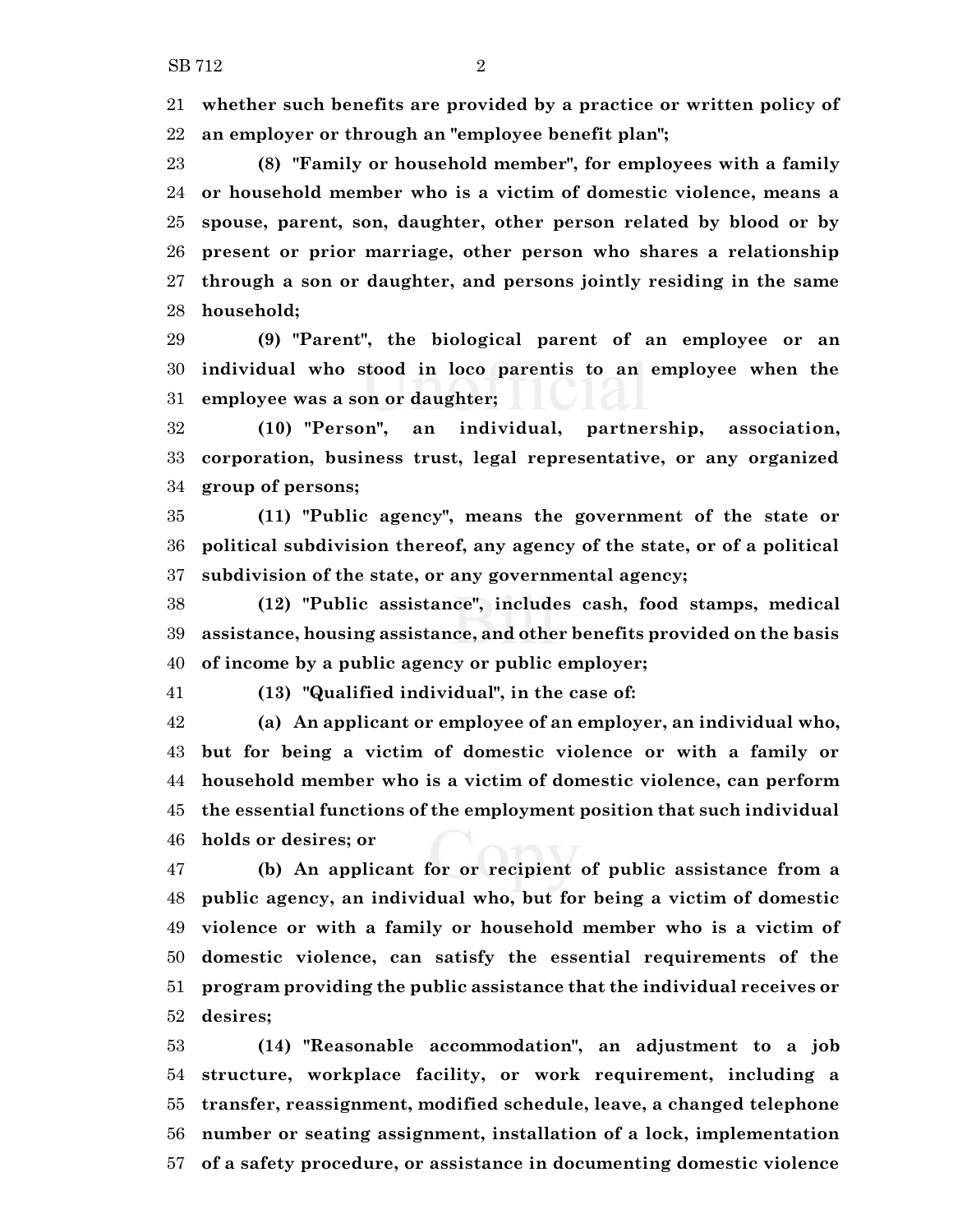**that occurs at the workplace or in work-related settings, in response to actual or threatened domestic violence. Any exigent circumstances or danger facing the employee or his or her family or household member shall be considered in determining whether the accommodation is reasonable;**

 **(15) "Reduced work schedule", a work schedule that reduces the usual number of hours per workweek, or hours per workday, of an employee;**

 **(16) "Son or daughter", a biological, adopted, or foster child, a stepchild, a legal ward, or a child of a person standing in loco parentis, who is under eighteen years of age, or is eighteen years of age or older and incapable of self-care because of a mental or physical disability;**

 **(17) "Undue hardship", significant difficulty or expense, when considered in light of the following factors:**

**(a) The nature and cost of the reasonable accommodation;**

 **(b) The overall financial resources of the facility involved in the provision of the reasonable accommodation, the number of persons employed at such facility, the effect on expenses and resources, or the impact otherwise of such accommodation on the operation of the facility;**

 **(c) The overall financial resources of the employer or public agency, the overall size of the business of an employer or public agency with respect to the number of employees of the employer or public agency, and the number, type, and location of the facilities of an employer or public agency; and**

 **(d) The type of operation of the employer or public agency, including the composition, structure, and functions of the workforce of the employer or public agency, the distance of the facility from the employer or public agency, and the administrative or fiscal relationship of the facility to the employer or public agency;**

 **(18) "Victim", an individual who has been subjected to domestic violence;**

 **(19) "Victim services organization", means a nonprofit, nongovernmental organization that provides assistance to victims of domestic violence or to advocates for such victims, including a rape crisis center, an organization carrying out a domestic violence program, an organization operating a shelter or providing counseling**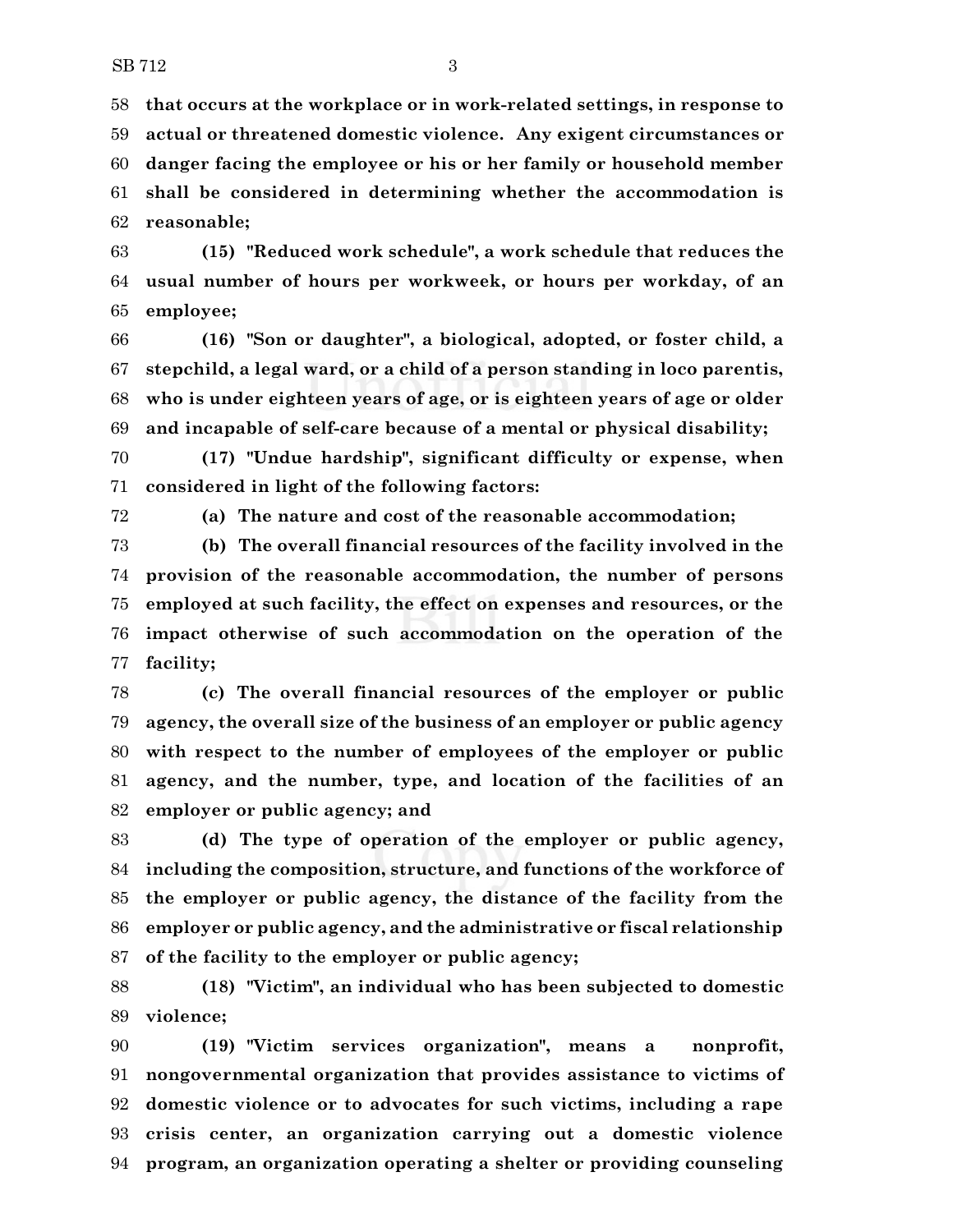**services, or a legal services organization or other organization providing assistance through the legal process;**

 **(20) "Work", any job, task, labor, services, or any other activity for which compensation is provided, expected, or due.**

**285.630. 1. An employee who is a victim of domestic violence or has a family or household member who is a victim of domestic violence whose interests are not adverse to the employee as it relates to the domestic violence may take unpaid leave from work to address such violence by:**

 **(1) Seeking medical attention for, or recovering from, physical or psychological injuries caused by domestic violence to the employee or the employee's family or household member;**

 **(2) Obtaining services from a victim services organization for the employee or the employee's family or household member;**

 **(3) Obtaining psychological or other counseling for the employee or the employee's family or household member;**

 **(4) Participating in safety planning, temporarily or permanently relocating, or taking other actions to increase the safety of the employee or the employee's family or household member from future domestic violence or ensure economic security; or**

 **(5) Seeking legal assistance or remedies to ensure the health and safety of the employee or the employee's family or household member, including preparing for or participating in any civil or criminal legal proceeding related to or derived from domestic violence.**

 **2. Subject to subsection 5 of this section, an employee working for an employer that employs at least fifty employees shall be entitled to a total of two workweeks of leave under subsection 1 of this section during any twelve-month period. An employee working for an employer that employs at least fifteen but not more than forty-nine employees shall be entitled to a total of one workweek of leave under subsection 1 of this section during any twelve-month period. The total number of workweeks to which an employee is entitled shall not decrease during the relevant twelve-month period. Sections 285.625 to 285.670 shall not create a right for an employee to take unpaid leave that exceeds the amount of unpaid leave time allowed under the federal Family and Medical Leave Act of 1993 (29 U.S.C. 2601 et seq.).**

**3. Leave described in subsection 2 of this section may be taken**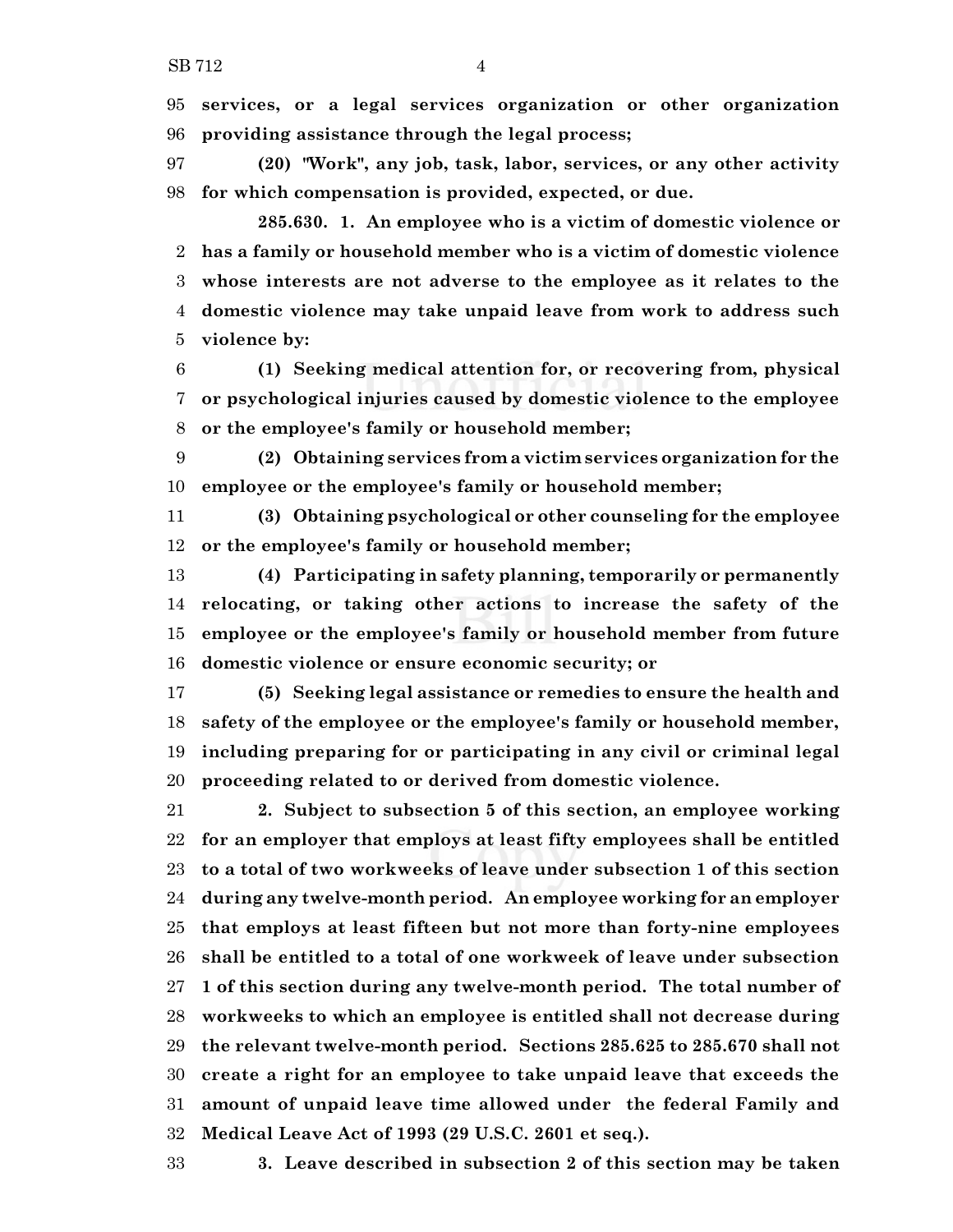**intermittently or on a reduced work schedule.**

 **4. The employee shall provide the employer with at least forty- eight hours' advance notice of the employee's intention to take leave under subsection 1 of this section, unless providing such notice is not practicable. When an unscheduled absence occurs, the employer may not take any action against the employee if the employee, upon request of the employer and within a reasonable period after the absence, provides certification under subsection 5 of this section.**

 **5. The employer may require the employee to provide certification to the employer that the employee or the employee's family or household member is a victim of domestic violence and that the leave is for one of the purposes enumerated in subsection 1 of this section. The employee shall provide such certification to the employer within a reasonable period after the employer requests certification.**

 **6. An employee may satisfy the certification requirement of subsection 5 of this section by providing to the employer, a sworn statement of the employee and the following:**

 **(1) Documentation from an employee, agent, or volunteer of a victim services organization, an attorney, a member of the clergy, or a medical or other professional from whom the employee or the employee's family or household member has sought assistance in addressing domestic violence and the effects of the violence;**

**(2) A police or court record; or**

**(3) Other corroborating evidence.**

 **7. All information provided to the employer pursuant to subsection 6 of this section including a statement of the employee or any other documentation, record, or corroborating evidence, and the fact that the employee has requested or obtained leave pursuant to this section, shall be retained in the strictest confidence by the employer, except to the extent that disclosure is requested or consented to in writing by the employee or otherwise required by applicable federal or state law.**

 **8. Any employee who takes leave under this section shall be entitled, on return from such leave, to be restored by the employer to the position of employment held by the employee when the leave commenced or an equivalent position with equivalent employment benefits, pay, and other terms and conditions of employment.**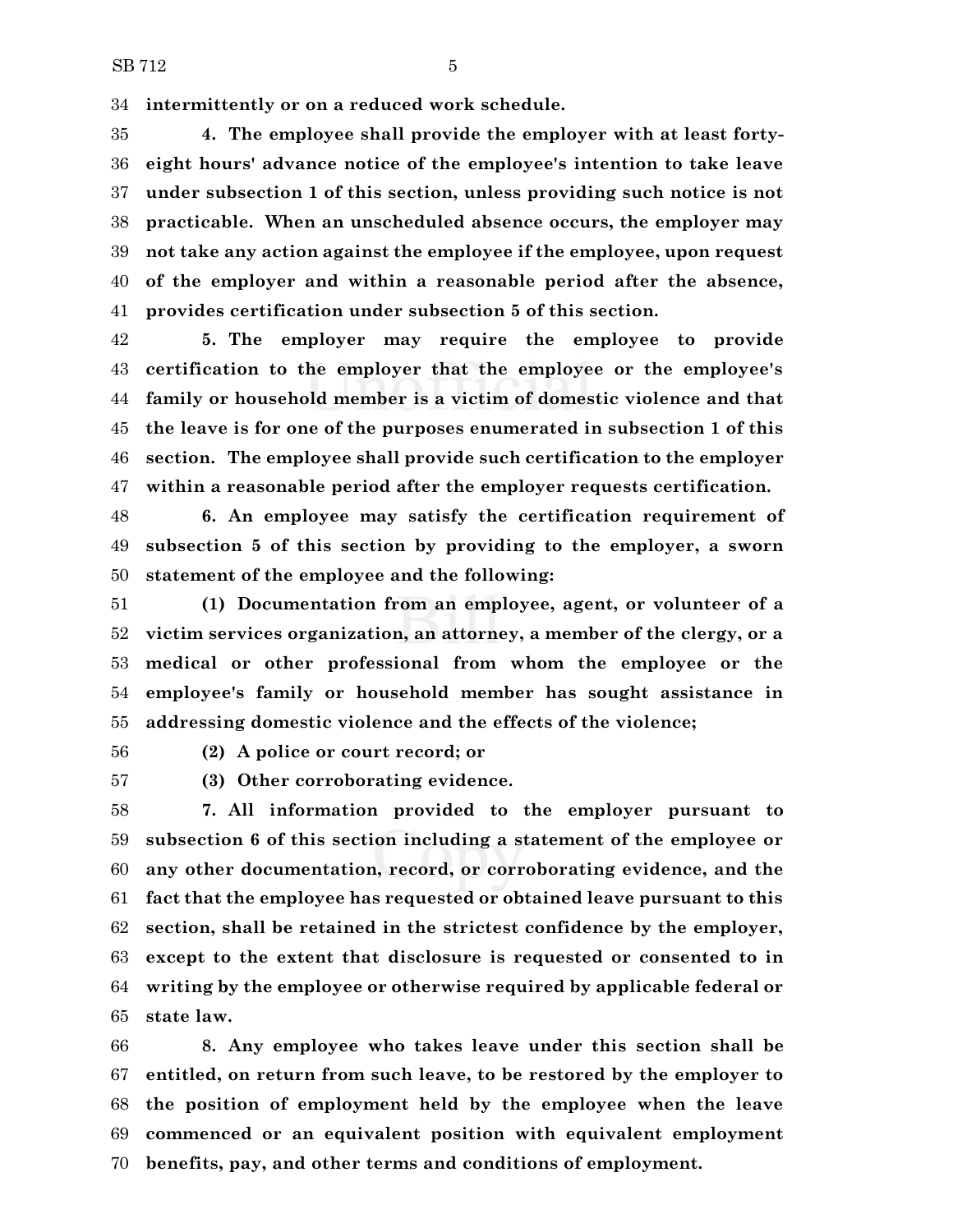**9. The taking of leave under this section shall not result in the loss of any employment benefit accrued prior to the date on which the leave commenced. Nothing in this section shall be construed to entitle any restored employee to the accrual of any seniority or employment benefits during any period of leave or any right, benefit, or position of employment other than any right, benefit, or position to which the employee would have been entitled had the employee not taken the leave. Nothing in this section shall be construed to prohibit an employer from requiring an employee on leave under this section to report periodically to the employer on the status and intention of the employee to return to work.**

**285.635. 1. During any period that an employee takes leave under section 285.630, the employer shall maintain coverage for the employee and any family or household member under any group health plan for the duration of such leave at the level and under the conditions coverage would have been provided if the employee had continued in employment continuously for the duration of such leave. 2. The employer may recover the premium that the employer**

 **paid for maintaining coverage for the employee and the employee's family or household member under such group health plan during any period of leave under this section if the employee fails to return from leave after the period of leave to which the employee is entitled has expired for a reason other than the continuation, recurrence, or onset of domestic violence that entitled the employee to leave under section 285.630; or other circumstances beyond the control of the employee.**

 **3. An employer may require an employee who claims that the employee is unable to return to work because of a reason described in subsection 2 of this section to provide, within a reasonable period after making the claim, certification to the employer that the employee is unable to return to work because of that reason by providing the employer with:**

**(1) A sworn statement of the employee;**

 **(2) Documentation from an employee, agent, or volunteer of a victim services organization, an attorney, a member of the clergy, or a medical or other professional from whom the employee has sought assistance in addressing domestic violence and the effects of that violence;**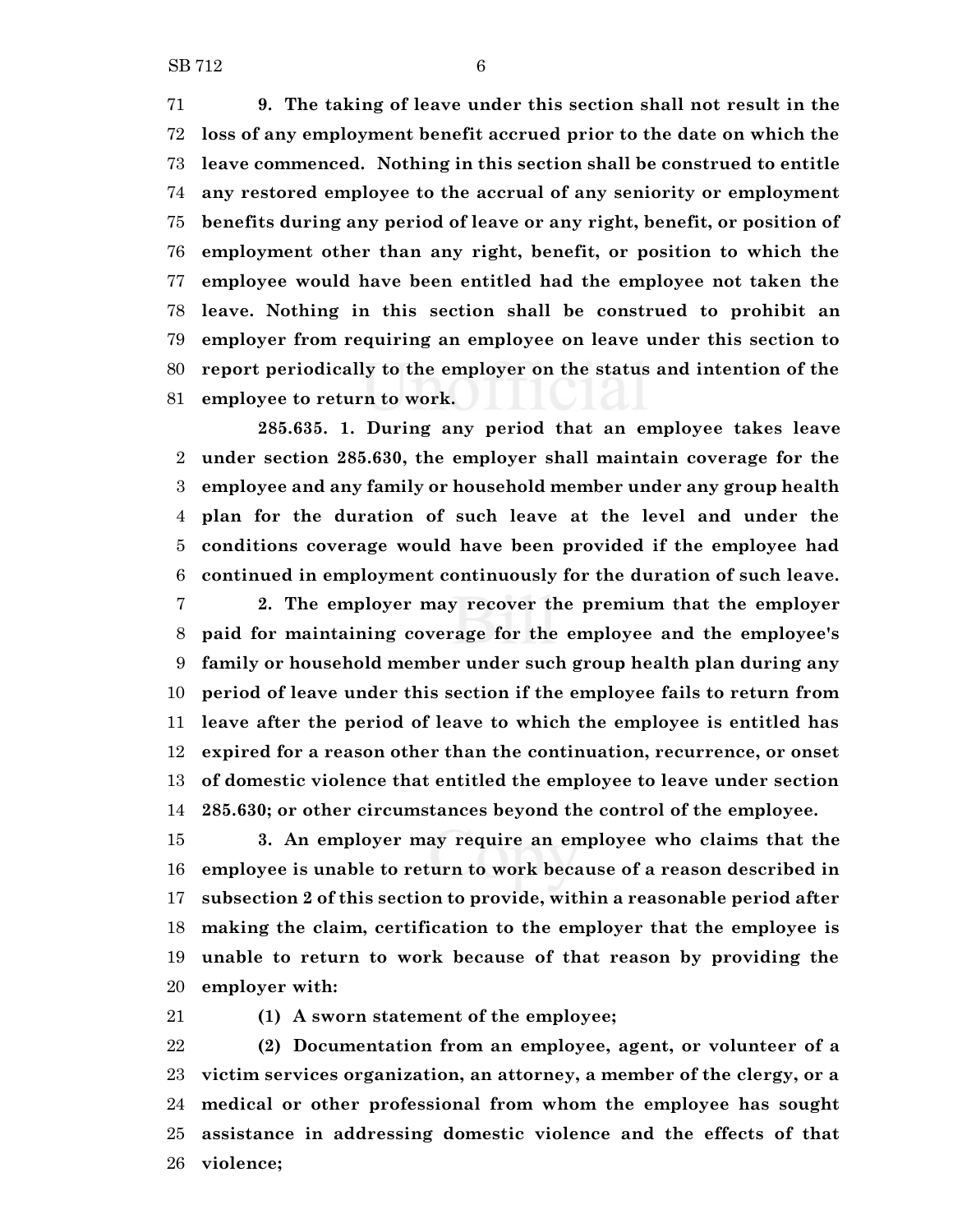**(3) A police or court record; or**

**(4) Other corroborating evidence.**

 **4. All information provided to the employer pursuant to subsection 3 of this section including a statement of the employee or any other documentation, record, or corroborating evidence, and the fact that the employee is not returning to work because of a reason described in subsection 2 of this section shall be retained in the strictest confidence by the employer, except to the extent that disclosure is requested or consented to in writing by the employee; or otherwise required by applicable federal or state law.**

**285.640. 1. It shall be unlawful for any employer to interfere with, restrain, or deny the exercise of or the attempt to exercise any right provided under sections 285.625 to 285.670.**

 **2. It shall be unlawful for any employer to discharge or harass any individual, or otherwise discriminate against any individual with respect to compensation, terms, conditions, or privileges of employment of the individual, including retaliation in any form or manner, because the individual exercised any right provided under sections 285.625 to 285.670 or opposed any practice made unlawful by sections 285.625 to 285.670.**

 **3. It shall be unlawful for any public agency to deny, reduce, or terminate the benefits of, otherwise sanction, or harass any individual, or otherwise discriminate against any individual with respect to the amount, terms, or conditions of public assistance of the individual, including retaliation in any form or manner, because the individual exercised any right provided under sections 285.625 to 285.670 or opposed any practice made unlawful by sections 285.625 to 285.670.**

 **4. It shall be unlawful for any employer to discharge or in any other manner discriminate, as provided in subsections 2 or 3 of this section, against any individual because such individual has:**

 **(1) Filed any charge, or has instituted or caused to be instituted any proceeding under or related to sections 285.625 to 285.670;**

 **(2) Given, or is about to give, any information in connection with any inquiry or proceeding relating to any right provided under sections 285.625 to 285.670; or**

 **(3) Testified, or is about to testify, in any inquiry or proceeding relating to any right provided under sections 285.625 to 285.670.**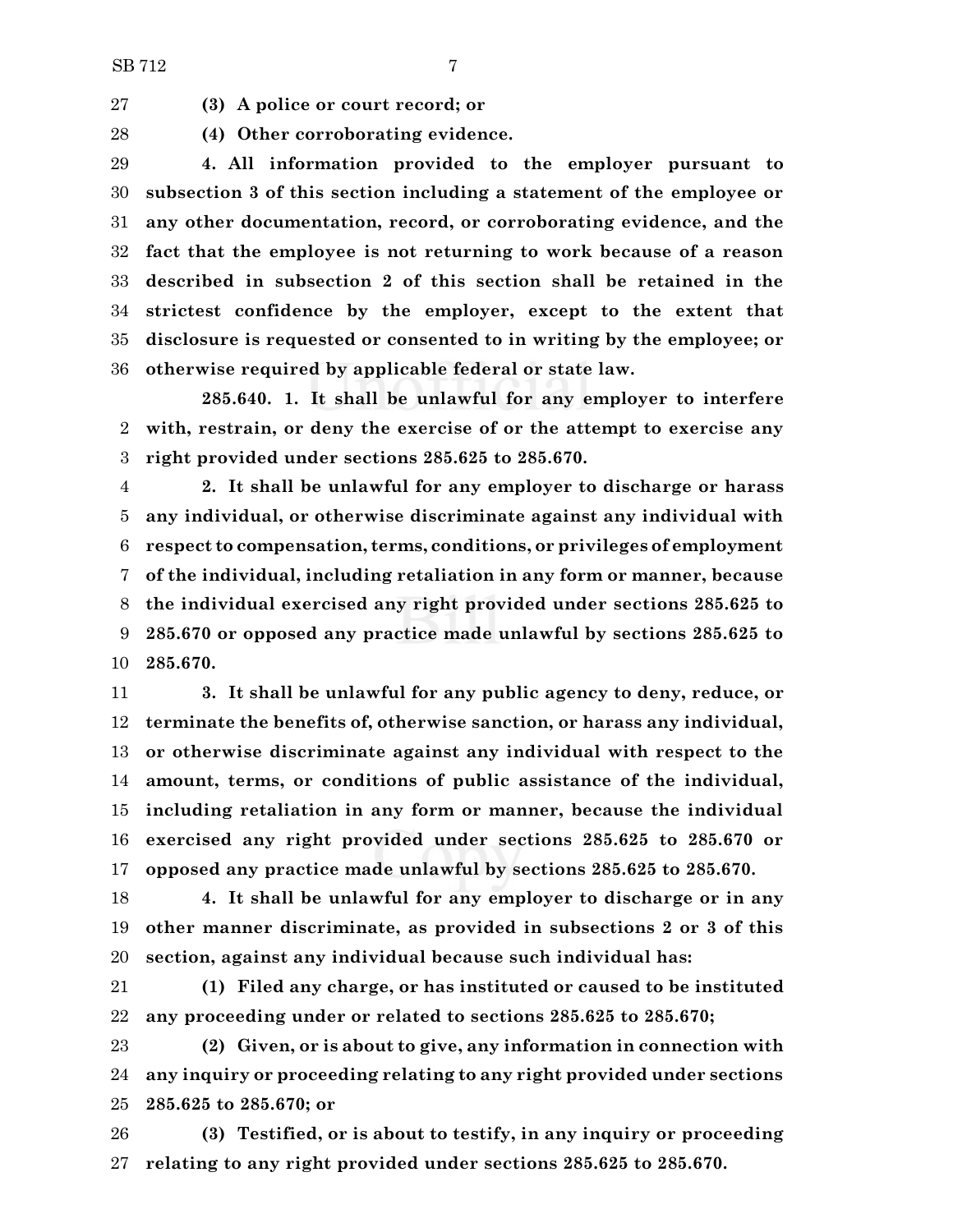**285.645. An employer shall not fail to hire, refuse to hire, discharge, constructively discharge, orharass any individual, otherwise discriminate against any individual with respect to the compensation, terms, conditions, or privileges of employment of the individual, or retaliate against an individual in any form or manner, and a public agency shall not deny, reduce, or terminate the benefits of, otherwise sanction, or harass any individual, otherwise discriminate against any individual with respect to the amount, terms, or conditions of public assistance of the individual, or retaliate against an individual in any form or manner, because:**

 **(1) The individual involved is or is perceived to be a victim of domestic violence;**

 **(2) The individual involved attended, participated in, prepared for, or requested leave to attend, participate in, or prepare for a criminal or civil court proceeding relating to an incident of domestic violence of which the individual or a family or household member of the individual was a victim, or requested or took leave for any other reason provided under section 285.630; or**

 **(3) The individual involved requested a reasonable accommodation in response to actual or threatened domestic violence, regardless of whether the request was granted; or**

 **(4) The workplace is disrupted or threatened by the action of a person whom the individual states has committed or threatened to commit domestic violence against the individual or the individual's family or household member.**

**285.650. 1. Employers and public agencies shall make reasonable accommodation, in a timely manner, to the known limitations resulting from circumstances relating to being a victim of domestic violence or a family or household member being a victim of domestic violence of an otherwise qualified individual:**

**(1) Who is:**

**(a) An applicant or employee of the employer; or**

 **(b) An applicant for or recipient of public assistance from a public agency; and**

- **(2) Who is:**
- **(a) A victim of domestic violence; or**
- **(b) With a family or household member who is a victim of**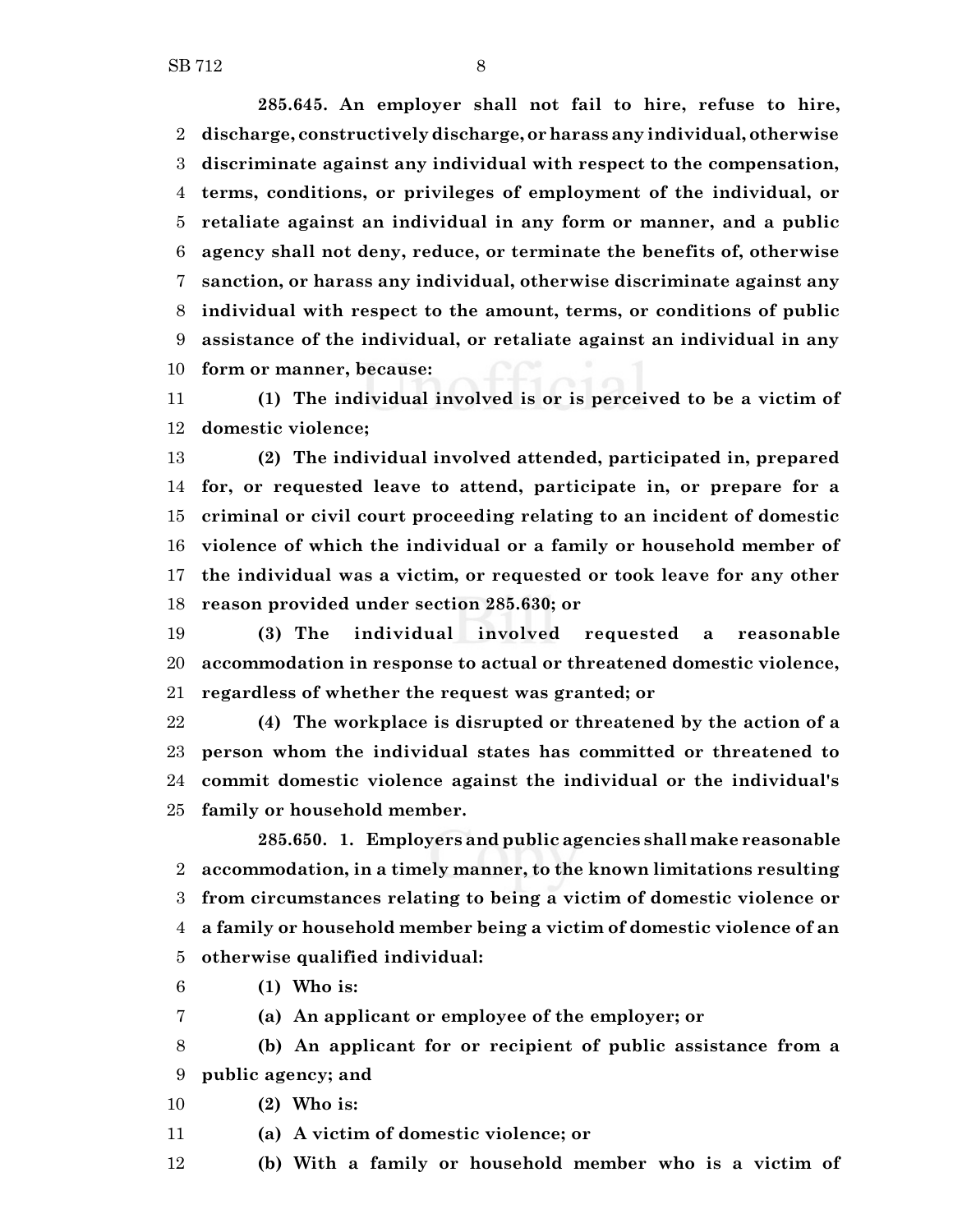**domestic violence whose interests are not adverse to the individual in this subdivision as it relates to the domestic violence;**

 **2. Subsection 1 of this section shall not apply if the employer or public agency can demonstrate that the accommodation would impose an undue hardship on the operation of the employer or public agency.**

**285.655. The attorney general may investigate alleged or suspected violations of sections 285.625 to 285.670 and shall have all powers provided by sections 407.040 to 407.090 in connection with any investigation of an alleged or suspected violation of sections 285.625 to 285.670 as if the unlawful acts enumerated in sections 285.625 to 285.670 are unlawful acts proscribed by chapter 407. The attorney general may serve and enforce subpoenas related to the enforcement of sections 285.625 to 285.670.**

**285.660. Damages awarded due to violations of sections 285.625 to 285.670 shall include:**

 **(1) Damages equal to the amount of wages, salary, employment benefits, public assistance, or other compensation denied or lost to such individual by reason of the violation, and the interest on that amount calculated at the prevailing rate;**

 **(2) Such equitable relief as may be appropriate, including but not limited to hiring, reinstatement, promotion, and reasonable accommodations; and**

 **(3) Reasonable attorney's fees, reasonable expert witness fees, and other costs of the action to be paid by the respondent to a prevailing employee.**

**285.665. Every employer covered by sections 285.625 to 285.670 shall post and keep posted, in conspicuous places on the premises of the employer where notices to employees are customarily posted, a notice, to be prepared or approved by the director, summarizing the requirements of sections 285.625 to 285.670 and information pertaining to the filing of a charge. The director shall furnish copies of summaries and rules to employers upon request without charge.**

**285.670. 1. Nothing in sections 285.625 to 285.670 shall be construed to supersede any provision of any federal, state, or local law, collective bargaining agreement, or employment benefits program or plan that provides:**

**(1) Greater leave benefits for victims of domestic violence than**